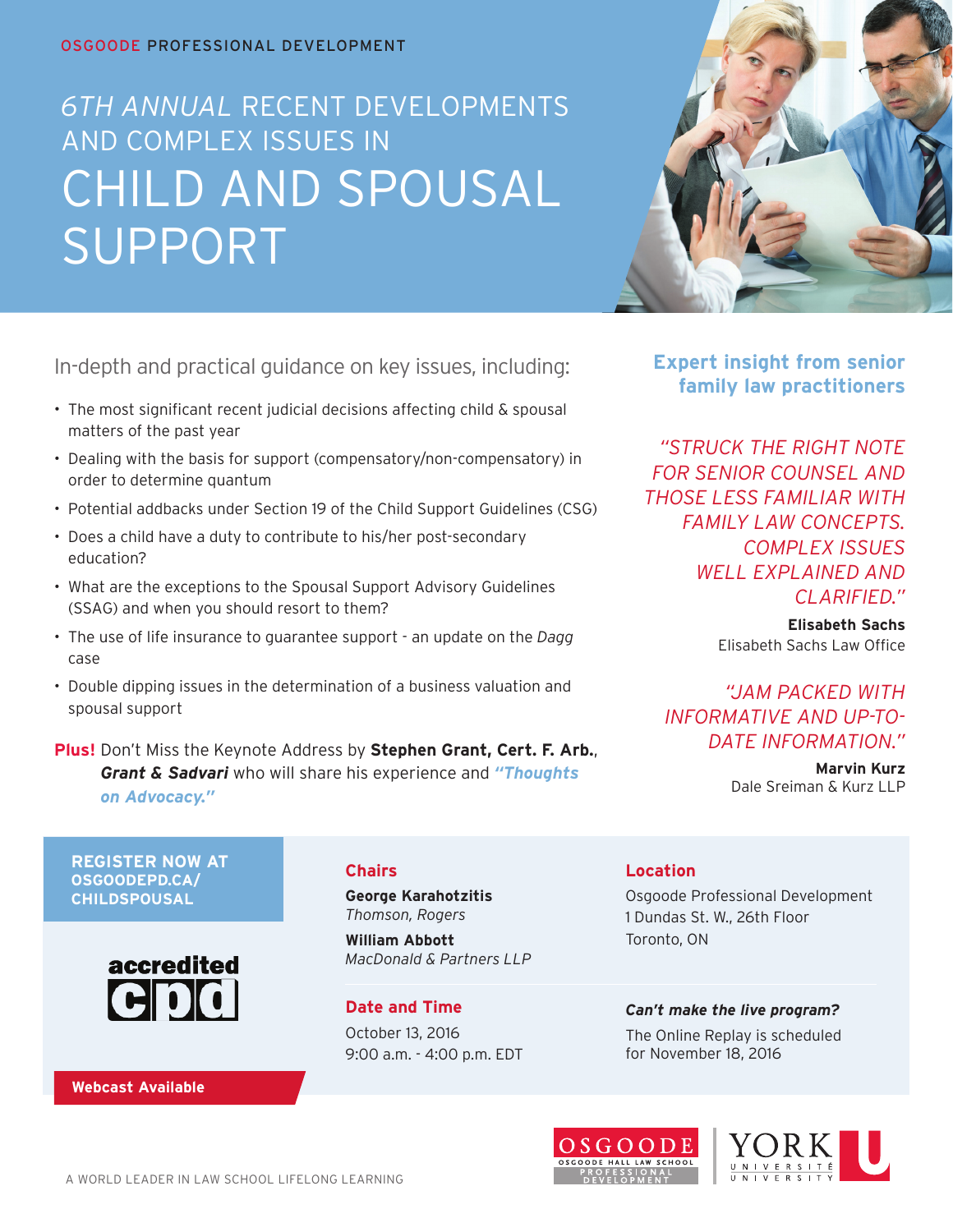# *6th Annual* Recent Developments and Complex Issues In Child and Spousal Support

Child and spousal support are the cornerstones of most family law files. Mastery of this area of family law is critical, yet it is constantly evolving, making it difficult for legal practitioners to ensure they are up-to-date and knowledgeable on the latest caselaw and procedural changes.

This **annual** program, designed and delivered by leading family law experts, is an indepth discussion of the current and emerging issues in child and spousal support, focusing on some of the more challenging aspects of this practice. You'll hear from senior practitioners who will give you thoughtful analysis on the latest legal developments and their impact, and provide important practice tips, strategies and tactics.

Topics covered include:

- Determining duration of support in medium-term relationships with young children
- The effect of property settlements on quantum and duration of support
- Illness and disability: Is there a consistent approach?
- Income determination for the self-employed
- How to avoid the common pitfalls inputting data into Divorcemate
- Requesting a non-depletion order to guarantee support? In what circumstances?

**Plus!** Don't miss the Keynote Address by **Stephen Grant, Cert. F. Arb.**, Grant & Sadvari who will share his thoughts on *"Advocacy in Family Law"*

# **REGISTER NOW** by visiting **osgoodepd.ca/childspousal**

### **Chairs**

**George Karahotzitis** *Thomson, Rogers*

#### **Keynote Speaker**

**Stephen Grant, Cert. F. Arb.** *Grant & Sadvari*

#### **Faculty**

**Philip W. Augustine**  *Augustine Bater Binks LLP*

**Carol Crawford**  *Gowling WLG (Canada) LLP*

**Aaron Franks**  *Epstein Cole LLP*

**Andrew Freedman, CPA, CA•IFA, CBV, ASA**  *Managing Director, Dispute Consulting, Duff & Phelps Canada Limited*

**Stacie R. Glazman, LLM, CBV, CS**  *Barrister & Solicitor and Chartered Business Valuator*

**William Abbott** *MacDonald & Partners LLP*

**Stanley P. Jaskot**  *Jaskot Family Law Barristers LLP*

**Mary-Jo Maur**  *Assistant Professor & Director, Introduction to Lawyering Skills, Faculty of Law, Queen's University; Counsel, Templeman, Menninga LLP*

**Lorne H. Wolfson** *Torkin Manes LLP*

# WHO SHOULD ATTEND

- Family Law Practitioners
- General Practitioners
- Law Clerks

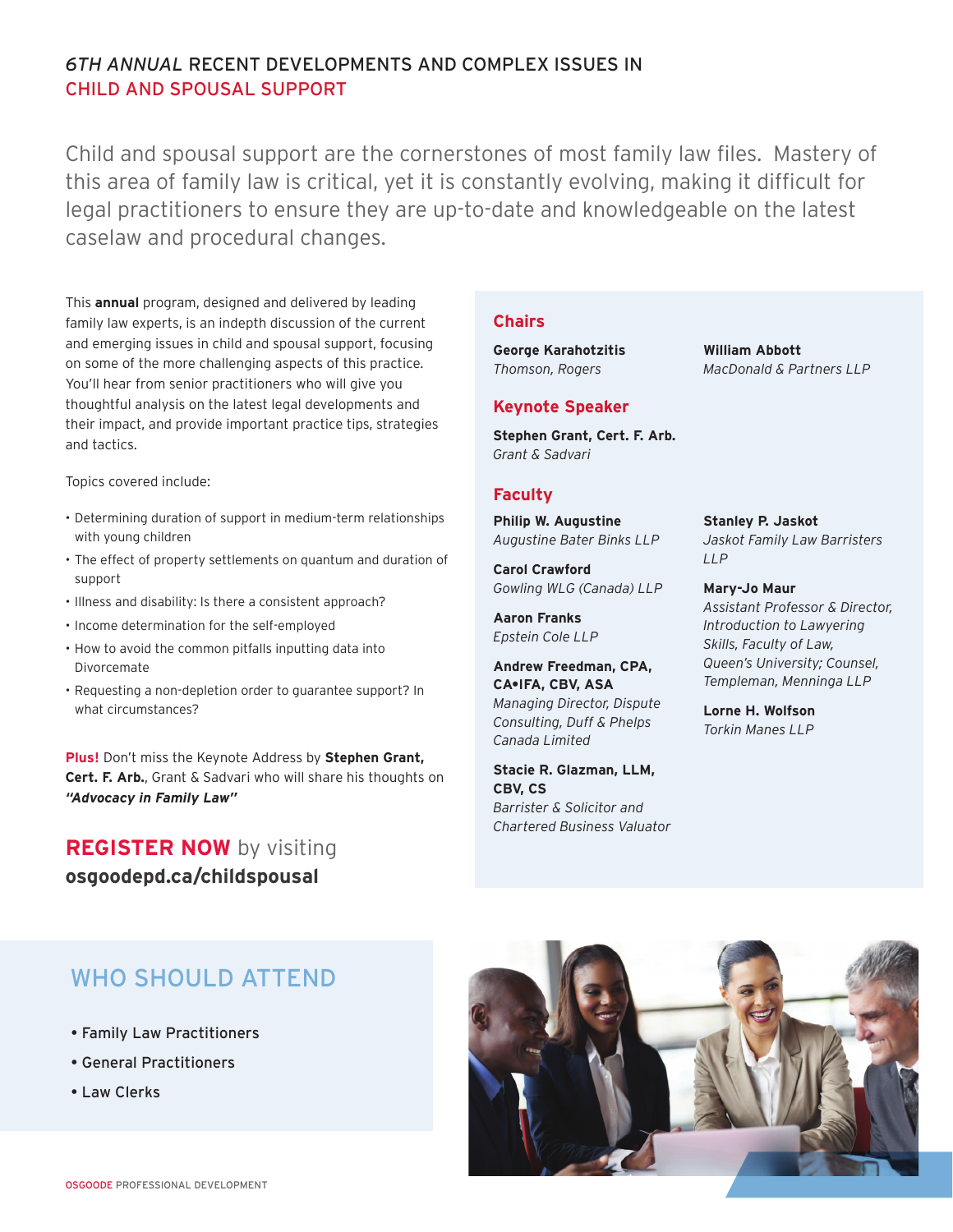# AGENDA

### **8:30**

#### **Registration and Continental Breakfast**

#### **9:00**

#### **Welcome from the Chairs**

William Abbott, *MacDonald & Partners LLP* George Karahotzitis, *Thomson, Rogers*

#### **9:10**

## **The Most Significant Recent Judicial Decisions Affecting Child & Spousal Support Matters in Family Law**

#### Aaron Franks, *Epstein Cole LLP*

Child & spousal support issues in family law continue to develop at a rapid pace. In this opening session, Aaron Franks will highlight and analyze some of the most important cases of the past year, and assess their likely impact.

#### **9:55**

### **"When I was Your Age....": Support Issues and Adult Children**

#### Philip W. Augustine, *Augustine Bater Binks LLP*

- Withdrawal from parental control: what does it take for a child under the age of majority to be lose the status of a "child of the marriage"?
- The parent as a wallet: what is the minimal filial obligation on a child to keep support payable?
- Is a support payor obligated to pay for more than one degree/ diploma?
- Does a child have a duty to contribute to his/her postsecondary education?
- How much debt does a child have to take on regarding his/her post-secondary education?

#### **10:40**

#### **Refreshment Break**

#### **10:55**

#### **Spousal Support in the Mushy Middle**

Mary-Jo Maur, *Assistant Professor & Director, Introduction to Lawyering Skills, Faculty of Law, Queen's University; Counsel, Templeman, Menninga, LLP*

- Determining duration of spousal support in medium-term relationships with young children
- Dealing with the basis for support (compensatory/noncompensatory) in order to determine quantum
- Case law roundup of judicial decisions regarding duration in medium-term relationships
- The effect of property settlements on quantum and duration
- Best approaches to fair settlements

#### **11:40**

### **Looking to Guarantee Support? What Are Your Options?**

#### Stanley P. Jaskot, *Jaskot Family Law Barristers LLP*

- What are the options available when seeking to guarantee support payments?
- Requesting a non-depletion order to guarantee support
- in what circumstances?
- what evidence are you required to present?
- what relief does a non-depletion order provide?
- The use of life insurance to guarantee support an update on the *Dagg* case

### **12:25**

#### **Luncheon and Keynote Address**

Stephen Grant, *Cert. F. Arb., Grant & Sadvari "Thoughts on Advocacy in Family Law"*

#### **1:30**

#### **Think You are Exceptional? Maybe, Maybe Not…**

#### Carol Crawford, *Gowling WLG (Canada) LLP*

- What are the exceptions to the SSAG's and when do you resort to them?
- Illness and disability: Is there a consistent approach?
- How do a child's special needs impact quantum and duration?
- Which exceptions have been successfully argued on interim motions?
- Can we craft our own exception?

#### **2:15**

#### **Break**

#### **2:30**

### **Understanding Income Determination for Support Purposes**

Stacie R. Glazman, *LLM, CBV, CS, Barrister & Solicitor and Chartered Business Valuator*

- Income determination for the self-employed
- Where to find income information on the tax return schedules
- Potential addbacks under Section 19 of the CSG
- Imputing of income due to non-disclosure
- How to avoid the common pitfalls inputting data into Divorcemate